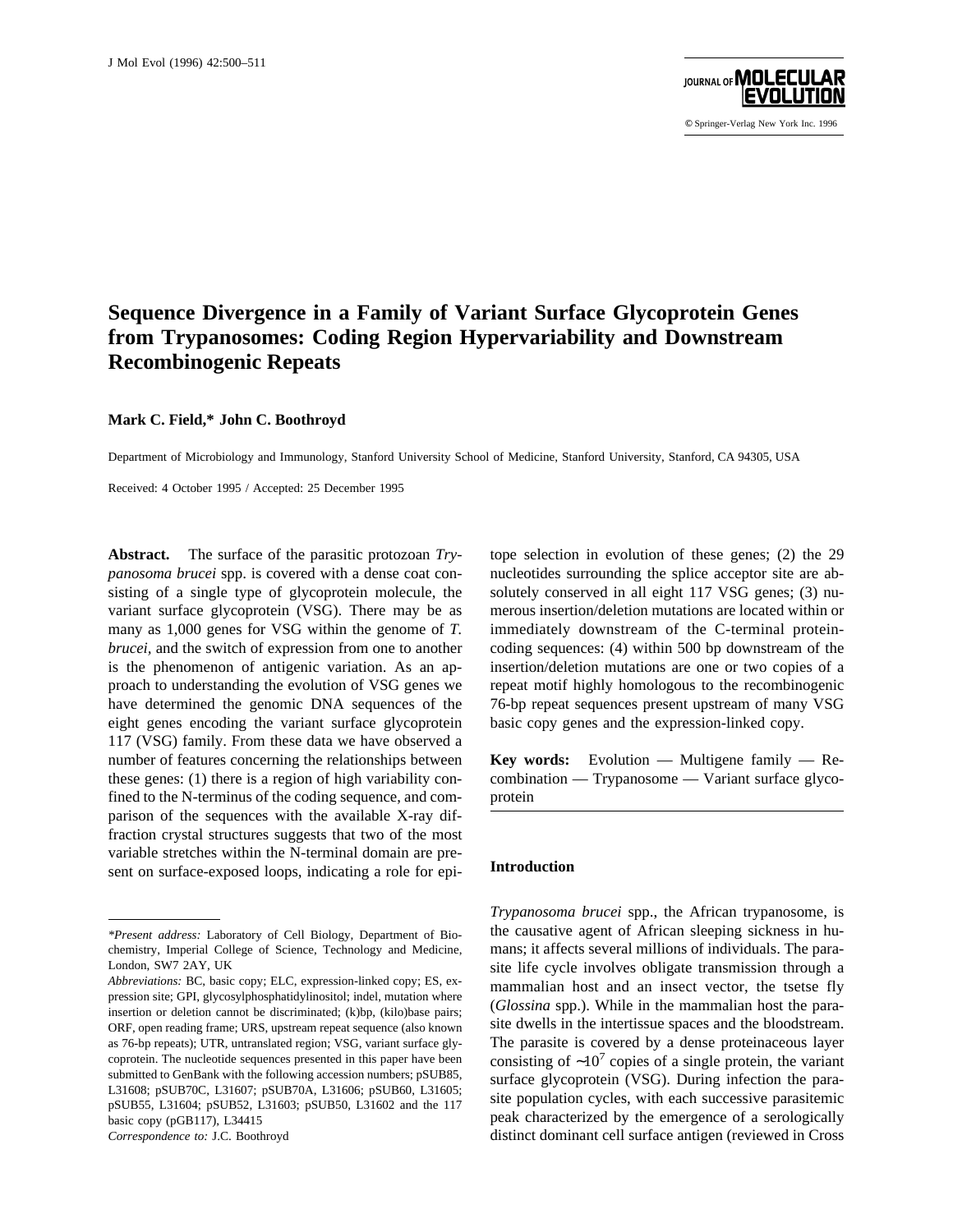1990a; Van der Ploeg 1990; Pays et al. 1994) determined by which VSG is expressed. Parasites bearing the new dominant VSG are eventually eliminated by the host's immune system, and this phenomenon of antigenic variation is absolutely essential to the survival of the parasite. In the field the rate of switching from one VSG to another is estimated as ∼10−2, but in laboratory strains the switch rate is significantly less than this,  $\sim 10^{-6}$  (Lamont et al. 1986). As has been noted by Vickerman (1989), this latter rate is so low that it falls within the rate of random recombination events, and therefore a large number of the reported DNA rearrangements associated with antigenic switching may have been created by a mechanism unrelated to that utilized by a natural population in maintenance of an infection.

Those VSGs that have been characterized are glycoproteins of approximately 55–65 kDa and are anchored to the parasite cell membrane by a glycosylphosphatidylinositol (GPI) membrane anchor (Cross 1990b). It has been estimated that there are on the order of  $10<sup>3</sup>$  different VSG genes within the parasite genome (Van Der Ploeg et al. 1982), which are loosely clustered. These clusters do not reflect a simple evolutionary relationship, however, as in the case of the 117 VSG gene family the most closely related genes are dispersed throughout the genome (Beals and Boothroyd 1992a).

Expression of VSG genes occurs from a specialized telomere-proximal expression site (ES). The VSG gene present in an ES can be overwritten by a gene conversion process (Pays et al. 1983), resulting in the replacement of the ES sequence with the donor or basic copy VSG sequence (reviewed in Cross 1990a; Van der Ploeg 1990; Pays et al. 1994). Alternatively, a new ES may be activated or sequence exchanged between two ESs to allow the expression of a new VSG. The details of these mechanisms remain poorly understood. The ES itself is a large polycistronic transcription unit, and is always located close to a telomere. Approximately 1–2 kbp upstream of the VSG gene in the ES are a variable number of ∼76-bp repeats, which have been mapped as containing the 5'-limit of conversion (Campbell et al. 1984). These sequences are also present upstream of the VSG basic copy genes (Liu et al. 1983), while the downstream transposition limit is close or within the  $3'$  end of the open reading frame (ORF) (Bernards et al. 1981; Liu et al. 1983). Transposition of only part of a VSG sequence into an ES, using sequence similarity within the VSG ORF to initiate recombination, has been demonstrated, leading to the production of a chimeric VSG (Longacre and Eisen 1986; Thon et al. 1989, 1990; Kamper and Barbet 1992; reviewed by Barbet and Kamper 1993). There is also evidence for the introduction of apparently nontemplated point mutations specifically within the ORF of an expressed VSG gene (Lu et al. 1993). However, as information within the ES is believed to be eventually lost, these processes do not provide a mechanism for the diversification of the basic copy genes.

It is the mechanism of diversification that we address in this paper. Clones containing the genes for a discrete family of VSGs closely related to VSG 117 have been isolated in this laboratory (Beals and Boothroyd 1992a) by use of a probe to the region upstream of the ORF. We have now determined the complete nucleotide sequences of eight members of this family, covering a total of ∼20 kbp of the *T. brucei* genome. Our analysis has been directed to addressing a number of specific questions. First, we have mapped the regions of greatest variability within the VSG coding sequences. Associated with this we have been able to reconstruct a probable course of evolution for the group of genes. Second, we have analyzed the sequences surrounding the ORFs of this panel of VSG genes to gain insight into the mechanisms and pressures leading to diversification. Finally, we have reexamined and extended the data on the location of the retroposon mobile elements RIME and Ingi, previously shown to be present near to the 117 VSG genes (Beals and Boothroyd 1992a).

#### **Methods and Materials**

*Isolation and Preparation of DNA.* Subclones containing genes for members of the 117 VSG family have been previously described in detail (Beals and Boothroyd 1992a,b). Plasmids and cosmids were grown in  $E$ . *coli* DH5 $\alpha$  and DNA was prepared using a Qiagen plasmid isolation kit (Qiagen Inc.) exactly as described by the manufacturer. DNAs were further purified by precipitation with 13% polyethylene glycol 4000 or by ultrafiltration using a Centricon 100 where necessary.

*Generation and Analysis of Sequence Data.* The 117 VSG genes contained on the pSUB plasmid series (Beals and Boothroyd 1992b) were sequenced by gene walking without further subcloning or manipulation. Additionally we also determined the nucleotide sequence of the 117 basic copy from pGB117 (Boothroyd et al. 1982, Fig. 1). Sequence data were obtained using dye terminator chemistry with Taqcycle sequencing using custom primers and the products were resolved using a 373 DNA automated sequencer (PAN Facility, Stanford University) as described by the manufacturer (Perkin Elmer Inc., Foster City, CA). Raw data from the sequencer base calling output were converted to Word files (Microsoft Corp.) and initially assembled and aligned by eye. Completed DNA sequences were translated (all three frames) using the Navigator program (Perkin Elmer Inc.) and aligned using the Pileup program from the GCG package (Devereux et al. 1984). These initial alignments were used to proofread the sequence data by analysis of the electrophoretogram output from the 373 sequencer. Final sequences were realigned using Pileup or GeneWorks. Unassigned bases (i.e., a base was detected but could not be assigned with absolute confidence) are designated as ''N,'' and the corresponding unassigned amino acid as ''X.''

Phylogenetic gene trees were produced using PAUP (Phylogenetic Analysis Using Parsimony) V3.1.1 (Swafford 1993) using the Pileup alignments of the translated sequences in both branch and bound and exhaustive mode. Both algorithms produced the same topology with insignificant differences in the lengths of the internodes (see Figure 6 legend). The branch and bound tree was then bootstrapped  $(10^3 \text{ repli-}$ cates) to assess robustness. Analysis of the similarity index of the translations of the ORFs was performed using the PlotSimilarity program from the GCG package, with a window of 20 residues (Devereux et al. 1984). The PlotSimilarity graphic output was scanned, copied into Adobe Photoshop (Adobe Systems Inc.), and manipulated for presentation. Sequences of the 117 (MITat 1.2), 221 (MITat 1.6), and 118 (MITat 1.5) VSG ELCs were retrieved from GenBank (accession num-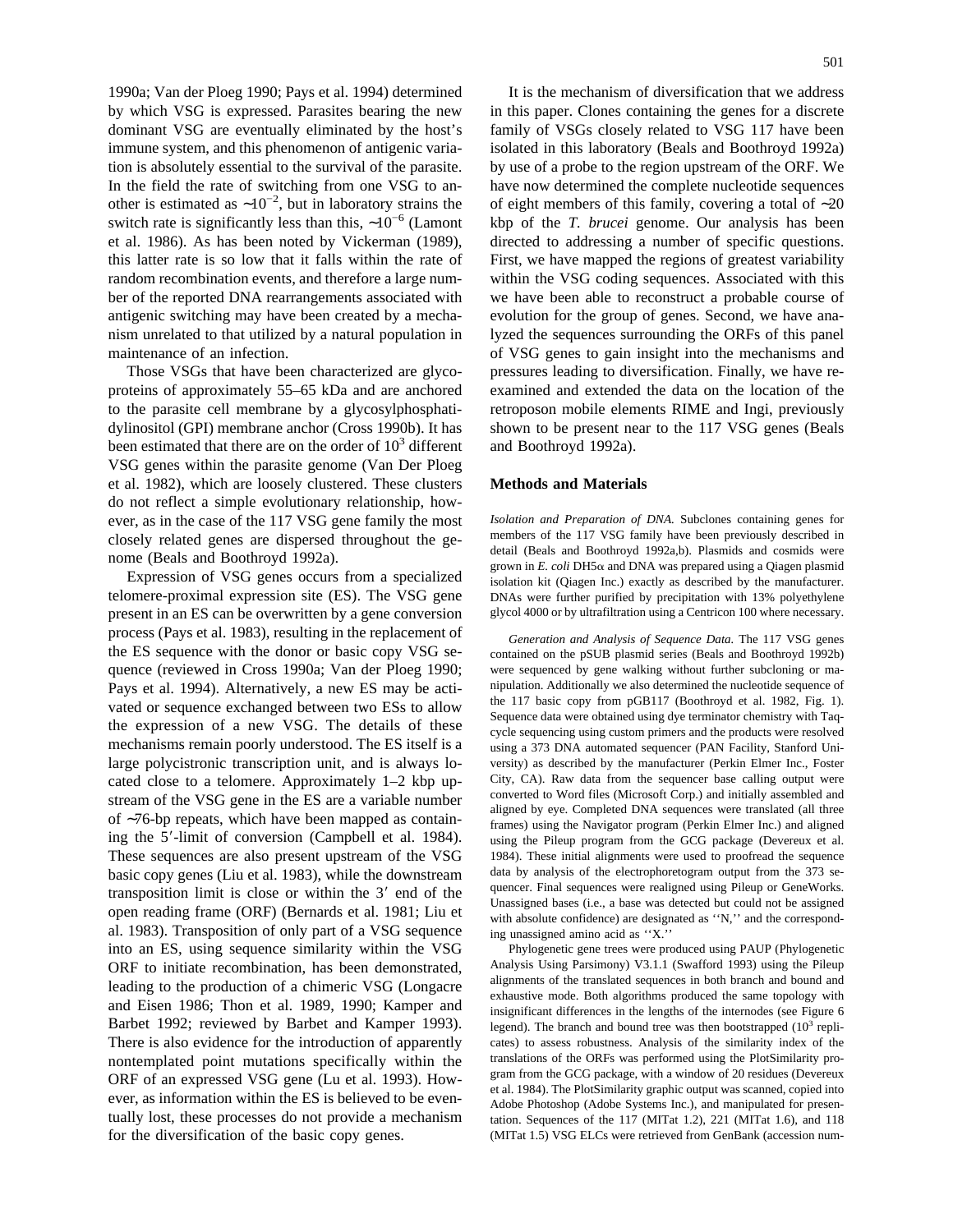

**Fig. 1.** Structure of a 117 VSG gene locus. The region considered as the locus is indicated as a *box,* and flanking sequence as a *single line.* The position of the URS is indicated as a *black box,* the N-terminal and C-terminal (GPI) signal sequences by *checker-boarding,* and the coding sequence by *wave-fill.* The proposed position of the recombination junction at the 3' end of the locus is indicated by a *thick bar* above the

bers K00638, V01387, K00639, X56762, and X56763). The sequence for pSUB60 was compiled using some previously determined sequence (GenBank accession number Z11676; Beals and Boothroyd 1992b) together with additional data generated in this study.

*Southern Blot Analysis.* Cosmid clones (pCOS85, 70A, 70C, 60, 55, 52, and 50), as described in Beals and Boothroyd (1992a), were digested with restriction endonucleases (New England Biolabs) and the fragments were separated in a 0.75% agarose gel. The fragments were transferred to 0.45-µm nylon membranes under alkaline conditions (modified from Maniatis et al. 1985) and probed with synthetic oligonucleotides using the fluorescein-terminal transferase system (Amersham International Inc.) and detected using the ECL reagent (Amersham International Inc.). All Southern blots were washed at high stringency  $(0.1 \times SSC, 0.1\% SDS, 65°C)$  for at least 2 h before visualization.

*Oligonucleotides.* Oligonucleotides were synthesized on an Applied Biosystems Oligonucleotide Synthesizer (Perkin Elmer Inc., Foster City, CA) and were used without purification. Sequences of the oligonucleotides used in Southern blotting were GGTCCAGTACCCC-GTATCATCGGGGGAAGCCAAGAGCCAGC (RIME1), GGCGCG-GCCATCAGCCATCACCGTA (RIME2), CGCCCCGCATGCT-CAACGCTCGAACAACTCCTGCACGTCCCG (Ingi1), and CACTGCGGTCTAGCGGCGACCCCG (VSG5.1). The RIME1 sequence was designed against part of the sequence from Hasan et al. (1984), while RIME2 was designed against a sequence determined for a RIME element on pSUB9.8 (T. Beals and J.C.B., unpublished data).

## **Results and Discussion**

#### *Location of RIME and Ingi Elements*

It was previously suggested that the occurrence of the retroposon-like RIME and Ingi elements (Kimmel et al. 1987; Smiley et al. 1990) on some of the cosmids (from which the pSUB series of plasmids were derived) containing the 117 VSG family member genes (pCOS9.8A, 9.8B, 8.5A, and 6.0, Beals and Boothroyd 1992a) could provide recombination sites allowing both the duplication of VSG sequences and the movement of existing sequences within the *T. brucei* genome. We investigated this possibility by Southern analysis of the remaining

schematic. Splice acceptor site, start codon, and stop codon are indicated by SA, ATG, and TAA (for the 117 basic copy), respectively. The positions of the regions 1–6 discussed in the text and the nucleotide positions of their boundaries are indicated beneath the schematic. Nucleotide numberings are based on pSUB70C and the alignments shown in Fig. 3 (not to scale).

cosmids using RIME and Ingi probes. Initially we were able to confirm the assignment of the VSG gene to the regions of the cosmids with homologous restriction maps with the oligonucleotide probe VSG5.1,, complementary to the  $5'$  end of the 117 VSG ORF (Fig. 2). We next probed with RIME1, RIME2, and Ingi oligonucleotide probes (see Materials and Methods). We were able to confirm the assignment of RIME/Ingi-related sequences on pCOS9.8A, 9.8B, 8.5A, and 6.0, as well as to detect additional elements in pCOS70C and 6.0 and two in pCOS5.0 (Fig. 2). Interestingly we were able to detect some of the RIME elements with the RIME1 oligonucleotide and others with the RIME2 probe, suggestive of some degree of heterogeneity within the RIME population.

The locations of the putative RIME/Ingi elements were not consistent with a role in duplication/ transposition of the 117 VSG gene family; i.e., they were not localized at constant positions with respect to the VSG coding sequence (Fig. 2). The number of RIME/ Ingi elements in the *T. brucei* genome is estimated at ∼1,000 (Hasan et al. 1984), and therefore it is not unexpected that one or more RIME elements would be present in random DNA fragments of several tens of kilobases, i.e., the size of a cosmid insert. In addition, two of the cosmids analyzed, pCOS5.5A and 5.2A, did not contain RIME/Ingi-related sequence, despite containing sufficient DNA to cover regions corresponding to the positions of RIME/Ingi elements detected on the other cosmids. Taken together we conclude from these data that there is no evidence for a RIME/Ingi-mediated mechanism for expansion of the VSG gene repertoire.

#### *Nucleotide Sequences of the 117 VSG Gene Family*

The complete nucleotide sequences of eight 117 VSG gene family members were determined and are available from GenBank using the following accession numbers: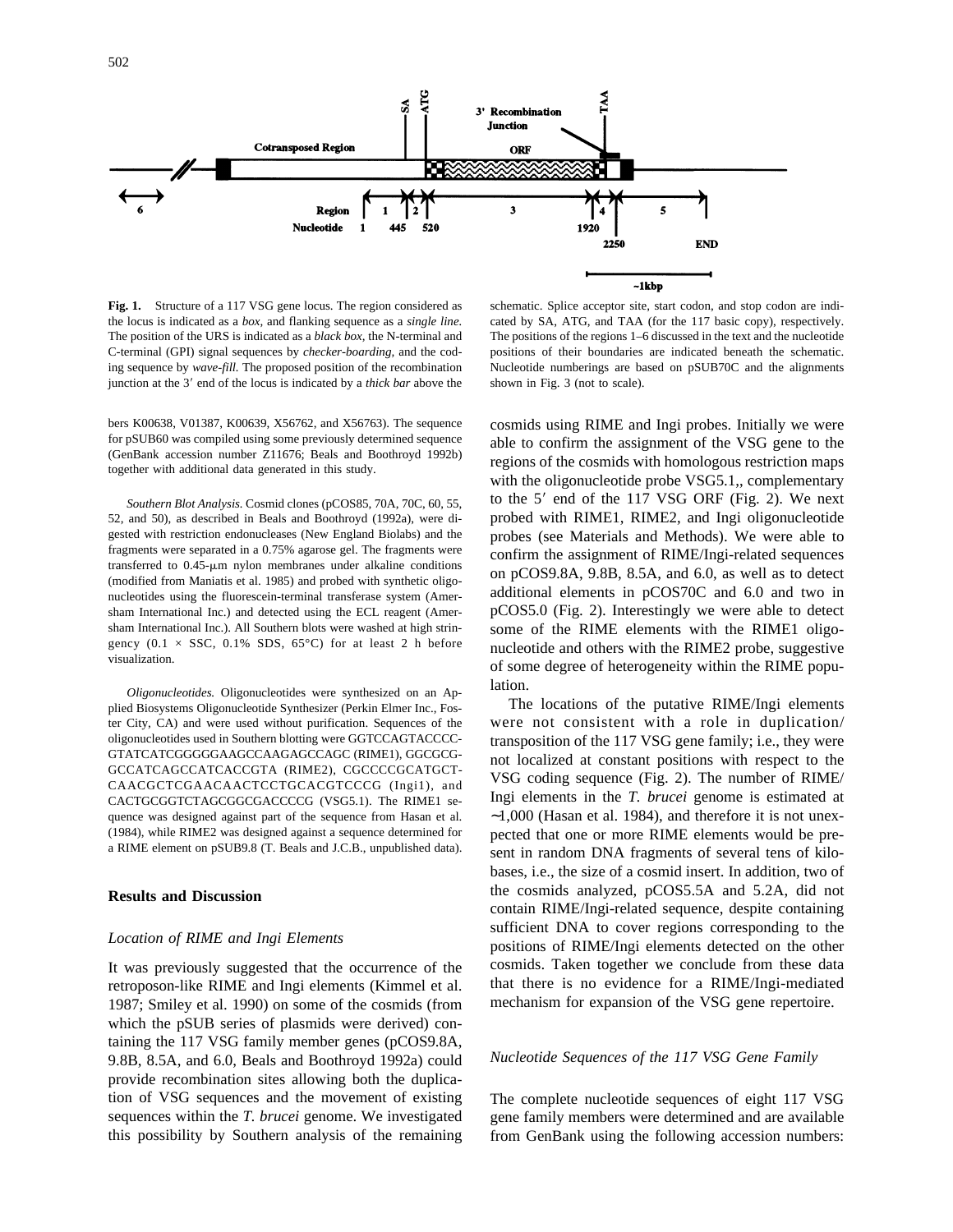

**Fig. 2.** Lack of correlation between the locations of RIME and Ingi elements and the 117 VSG gene family coding sequence. The restriction maps of the cosmid clones containing the 117 VSG family genes are shown. The positions of fragments which hybridize to VSG coding

sequence (*box 1*), RIME1 (*box 2*), RIME2 (*box 3*), and the Ingi elements (*box 4*) are indicated (see Materials and methods). The restriction maps are redrawn from Beals and Boothroyd (1992a).  $pCOS 7.0<sub>1</sub>A$  was not analyzed.

503

pSUB85, L31608; pSUB70C, L31607; pSUB70A, L31606; pSUB60, L31605; pSUB55, L31604; pSUB52; L31603; pSUB50, L31602; and the 117 basic copy (pGB117), L34415. The biologically relevant regions are shown in Fig. 3 following alignment.

A number of features are immediately obvious by inspection of the nucleotide sequences. First, the VSG gene sequence contained on pSUB70A and pSUB70C are extremely similar. The possibility that these two genes are allelic seems unlikely given the fact that all the other family members are present apparently once per diploid nucleus and the dissimilarity of the restriction maps of the respective parental cosmids (Beals and Boothroyd 1992a). It seems more likely, therefore, that they are the result of a very recent gene duplication event.

Second, there is, as expected, a high degree of similarity between all of the sequences throughout most of the analyzed region. We observed very few insertions or deletions in the sequences, i.e., the majority of the differences are due to base changes and not changes in the number of bases. This is most clear in the region from the

start codon at nucleotide 520 through to the extreme C-terminal region following nucleotide ∼1,900. This ensures that the reading frames of the VSG genes are maintained (except for pSUB70A and pSUB70C as discussed below).

The sequence of the basic copy presented here was determined from the genomic DNA contained on plasmid pGB117. Comparison of this sequence with the cDNA reported by Boothroyd et al. (1982) demonstrated essentially complete identity, with the exception of seven nucleotide differences. Of these only two are coding, changing amino acid 231 from tyr to phe and amino acid 268 from arg to gly. Point mutation differences between an ELC and a basic copy confined to the coding sequence have been reported recently (Lu et al. 1993), but note especially in this specific case that the MITat1.4 parasite preparation used for the mRNA (i.e., cDNA) cloning was different from that used for the genomic cloning: The two were separated by several animal passages over several years. Hence, it is not possible to comment on the speed of these changes.

The remaining discussion will focus on six regions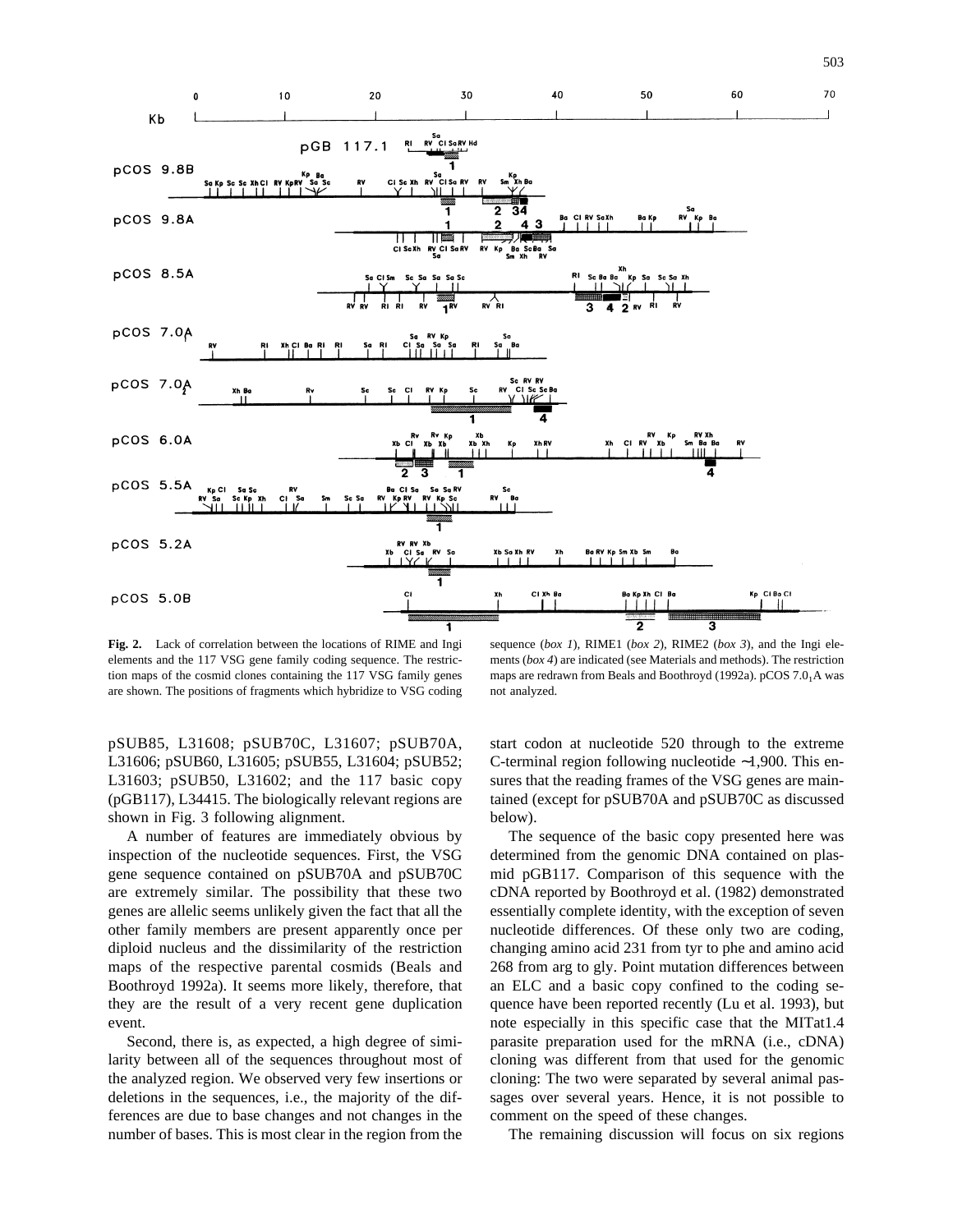(designed 1–6; see Fig. 1 for details). The regions will be considered in numerical order.

Region 1 is the upstream region not present in the mature VSG mRNA (nucleotides 1–444). As originally reported in Beals and Boothroyd (1992b), this region shows very high homology, among all the 117 VSG family. In this case we have not obtained sequence data as far upstream from the splice site as in that previous report, but we have seven examples over this region (but see below). Our alignment is slightly altered from that reported earlier (Beals and Boothroyd 1992b) due to the presence of additional sequences in this region, especially the closely related pair 70A and 70C. We find that region 1 is very highly conserved, and the single peak of variability at nucleotide ∼250 can be accounted for by an eight-base region of unusual heterogeneity (nucleotides 253–260), including a single base insertion in the basic copy at nucleotide 258 and an eight-base difference between pSUB70A and pSUB70C and the remaining genes. We do not believe that this small region of heterogeneity has functional significance. It is worthwhile noting that the level of similarity is not particularly enhanced more than 29 nucleotides upstream of the splice acceptor site (compare nucleotides 101–200 with 321– 420), even though this region may be more constrained than sequences further upstream due to requirements that it retain the ability to be a substrate for the *trans*-splicing machinery (e.g., branch formation). However, around the splice site itself we observe the absolute conservation of 29 nucleotides ACCTCCAACATAAGCAG/ CAAAAGACTAGA (splice site for the 117 basic copy is indicated by ''/''; Boothroyd and Cross 1982) in all eight of the genes. This suggests that these 29 bases are required for correct recognition and processing of the nascent VSG message. It is important to bear in mind, however, that the sequence surrounding the splice sites of non-VSG genes in *T. brucei* is divergent from this sequence, and therefore this complete conservation may indicate a function for this region beyond being a substrate for the *trans*-splicing machinery.

Region 2 encodes the  $5'$  untranslated region (UTR), i.e., from splice acceptor site (nucleotide 445) to the start codon (nucleotide 520). We confirm the observation of Beals and Boothroyd (1992b) that over this region the basic copy is less related to the family members than they are to each other, consistent with the basic copy as an outlying gene (see below) and with there being less functional constraints on this region than that immediately surrounding the splice site itself.

Region 3 spans the open reading frame (nucleotides 520 to ∼1920) to the GPI-addition site near the Cterminus. We observe several areas of increased variability within the N-terminal region of the open reading frame; these are discussed in more detail with respect to the protein coding function below. Within the C-terminal region, before reaching the sequences specifying the GPI-signal peptide, the levels of similarity are high. There are a small number of apparent deletions in some of the sequences as revealed by the alignment, specifically between nucleotides 688 and 711. However, there is no loss of reading frame through this particular region as all of the genes have a single base missing within this 23-base region relative to the consensus.

Region 4 (nucleotides 1920–2250) includes the GPIsignal peptide and approximately 200 bases of 3' UTR (it is not possible to predict polyadenylation sites in *T. brucei* but this is the approximate size of the 3' UTR in most VSG cDNAs so far identified). The nucleotide alignment reveals a different situation in region 4 compared to the others (Fig. 3B). Beginning downstream of nucleotide 1900 several large gaps need to be introduced to maintain the alignments, which is within the C-terminal region of the open reading frame. It is also necessary to introduce gaps within the region  $3'$  to the stop codons (nucleotide 2094 in the basic copy), and alignment without gaps only becomes possible again around nucleotide 2340 (see below).

It is also apparent that the alignment overall within this region is relatively poor, although it is still significant, and is in stark contrast to the high degree of homology that is seen immediately upstream within the C-terminal region of the ORF (compare the first block of nucleotides in Fig. 3B with the remainder). This increased heterogeneity does not mark the end of the conserved sequences as further downstream, in region 5, close similarity returns. This is consistent with the observation of significant similarities in the restriction maps of DNA downstream of and including region 4 for the cosmids containing the 117 VSG genes (Beals and Boothroyd 1992a), and leads to the conclusion that region 4 contains a localized area of highly increased sequence variation, characterized by both low homology at the nucleotide level as well as the presence of indels (mutations that are insertions or deletions, but due to a lack of temporal information it is not possible to conclude which). This type of heterogeneity is totally unlike that observed within the  $5'$  end of the ORF, which is characterized by the occurrence of point mutations but seldom an indel and contrasts dramatically with region 1, which has no obvious functional constraint on sequence divergence yet is extremely highly conserved.

This type of heterogeneity could be the result of inaccurate repair to a DNA duplex involved in a recombination event, e.g., transposition or gene conversion into an ES. Incomplete homology between the incoming VSG and that present in the ES would result in the loss or acquisition of sequence information within the donor due to inaccurate resolution of the recombination intermediates, manifested as indels within an alignment of otherwise-homologous genes. The indels could also be the result of an aborted recombination event where a donor gene failed to gene convert the ELC, and the resulting mutations are the product of a DNA repair mechanism. Because VSG genes are present within clusters (Van der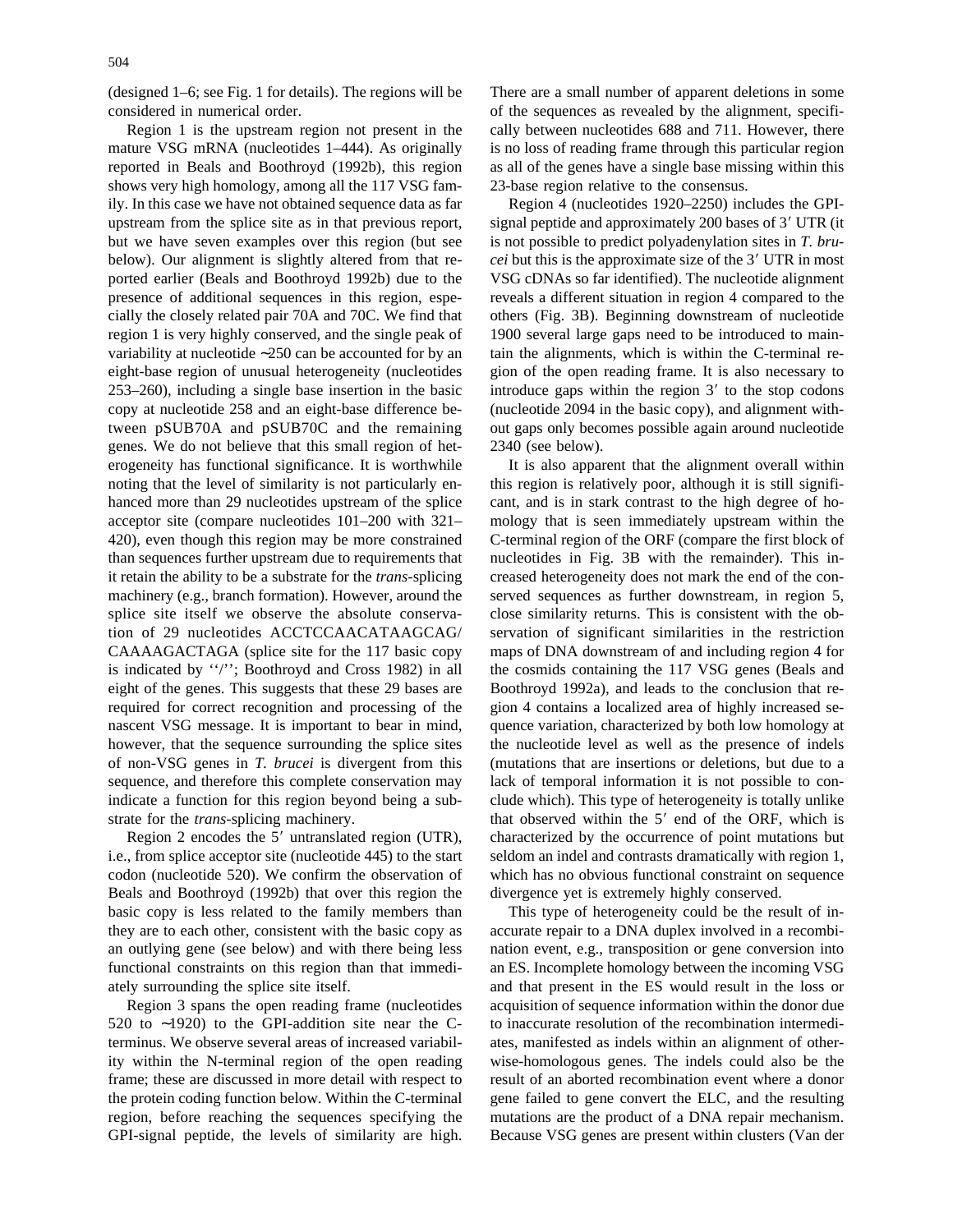| A          | 101 |                                                                                                                                                                                                                                |  |  |  | 200 |
|------------|-----|--------------------------------------------------------------------------------------------------------------------------------------------------------------------------------------------------------------------------------|--|--|--|-----|
| 70C        |     | GOCAACTGTA GOGOGGCAAG AGGATCAAAG OGGCTTGGTA TTTTACATTT TTTTTTGCAG ACGACAGGCT GTGTGGCGGA CTAAAGOOGT CAGCAGACGA                                                                                                                  |  |  |  |     |
| <b>70A</b> |     |                                                                                                                                                                                                                                |  |  |  |     |
| 85         |     |                                                                                                                                                                                                                                |  |  |  |     |
| 52         |     |                                                                                                                                                                                                                                |  |  |  |     |
| 50         |     |                                                                                                                                                                                                                                |  |  |  |     |
| 60         |     |                                                                                                                                                                                                                                |  |  |  |     |
| 117        |     |                                                                                                                                                                                                                                |  |  |  |     |
| 55         |     |                                                                                                                                                                                                                                |  |  |  |     |
|            |     |                                                                                                                                                                                                                                |  |  |  |     |
|            | 201 |                                                                                                                                                                                                                                |  |  |  | 300 |
| 70C        |     | GIGITICITAT TOOGACCAGA AAAOGAACCT GGOGAAGOGA AGGCATAACT TGIGIOC-AA AGCTOCAGCA AGGCTGITAAG CAATOOGAAC AAGTAAAACC                                                                                                                |  |  |  |     |
| <b>70A</b> |     |                                                                                                                                                                                                                                |  |  |  |     |
| 85         |     |                                                                                                                                                                                                                                |  |  |  |     |
| 52         |     |                                                                                                                                                                                                                                |  |  |  |     |
| 50         |     |                                                                                                                                                                                                                                |  |  |  |     |
| 60         |     | GA -A GT TO T. CTT .CTOTG OCTAC G GC.CG                                                                                                                                                                                        |  |  |  |     |
| 117        |     |                                                                                                                                                                                                                                |  |  |  |     |
| 55         |     |                                                                                                                                                                                                                                |  |  |  |     |
|            |     |                                                                                                                                                                                                                                |  |  |  |     |
|            | 301 |                                                                                                                                                                                                                                |  |  |  | 400 |
| <b>70C</b> |     | AGGICAATAA ACTCTACCTT TOGTAAAAGA GGOCACOGG TCAGAAGCTA AGCAGCA--A CCTOC-GCAA ACAATGCOGG ATGACCCAAG GCAAGGOCAC                                                                                                                   |  |  |  |     |
| 70A        |     |                                                                                                                                                                                                                                |  |  |  |     |
| 85         |     |                                                                                                                                                                                                                                |  |  |  |     |
| 52         |     |                                                                                                                                                                                                                                |  |  |  | ACA |
| 50         |     |                                                                                                                                                                                                                                |  |  |  |     |
| 60         |     |                                                                                                                                                                                                                                |  |  |  |     |
| 117        |     |                                                                                                                                                                                                                                |  |  |  |     |
| 55         |     |                                                                                                                                                                                                                                |  |  |  |     |
|            |     |                                                                                                                                                                                                                                |  |  |  |     |
|            | 401 |                                                                                                                                                                                                                                |  |  |  | 500 |
| <b>70C</b> |     | COTACTOGAC ATTCACCOCG AACATTCACC TOCAACATAA GCAGCAAAAG ACTAGAA--A AAAACAAAAT ATTTACCAAA GAACAACTOG GCTTCAACAG                                                                                                                  |  |  |  |     |
| <b>70A</b> |     |                                                                                                                                                                                                                                |  |  |  |     |
| 85         |     |                                                                                                                                                                                                                                |  |  |  |     |
| 52         |     |                                                                                                                                                                                                                                |  |  |  |     |
| 50         |     |                                                                                                                                                                                                                                |  |  |  |     |
| 60         |     |                                                                                                                                                                                                                                |  |  |  |     |
| 117        |     |                                                                                                                                                                                                                                |  |  |  |     |
| 55         |     |                                                                                                                                                                                                                                |  |  |  |     |
|            |     |                                                                                                                                                                                                                                |  |  |  |     |
|            |     |                                                                                                                                                                                                                                |  |  |  |     |
|            |     |                                                                                                                                                                                                                                |  |  |  |     |
|            | 501 |                                                                                                                                                                                                                                |  |  |  | 600 |
| 70C        |     | AAACGACTAC G-CTCGCGAA TOGATTGTCA GAACCGCGCA G-AAATAGCA CTGGTACAGT GGAAAGCAGC CACAGTAGC- GGCAGTGGCG TTGCTCTACG                                                                                                                  |  |  |  |     |
| <b>70A</b> |     |                                                                                                                                                                                                                                |  |  |  |     |
| 85         |     |                                                                                                                                                                                                                                |  |  |  |     |
| 52         |     |                                                                                                                                                                                                                                |  |  |  |     |
| 50         |     |                                                                                                                                                                                                                                |  |  |  |     |
| 60         |     |                                                                                                                                                                                                                                |  |  |  |     |
| 117        |     | $\ldots$ .0324G. A. $\ldots$ A. $\ldots$ . C. C. $\ldots$ -T. AAAGG. AC.C. $\ldots$ GG G.CAC. $\ldots$ A. $\ldots$ - G. GAT. $\ldots$ AC.AT. $\ldots$ T. AA. $\ldots$ . T. $\ldots$                                            |  |  |  |     |
| 55         |     |                                                                                                                                                                                                                                |  |  |  |     |
|            |     |                                                                                                                                                                                                                                |  |  |  |     |
| <b>70C</b> | 601 |                                                                                                                                                                                                                                |  |  |  | 700 |
|            |     | TGGCCGAGAC AGCATCAGGA AGCTACGACG CCCTCGAATA CACAACTTGG TAAACTCACT GCGGTCTAGC GGCGCACCCG AGAAAGGTCA CCCGGAGGAG                                                                                                                  |  |  |  |     |
| <b>70A</b> |     |                                                                                                                                                                                                                                |  |  |  |     |
| 85         |     | The means of the second contract of the second contract of the second second second second second second second second second second second second second second second second second second second second second second secon |  |  |  |     |
| 52<br>50   |     |                                                                                                                                                                                                                                |  |  |  |     |
| 60         |     |                                                                                                                                                                                                                                |  |  |  |     |
|            |     |                                                                                                                                                                                                                                |  |  |  |     |
| 117        |     | CCAT.ACTC. GGACC GC.A.AA. T A ACAC AG C.CA.T. TG .-T                                                                                                                                                                           |  |  |  |     |
| 55         |     |                                                                                                                                                                                                                                |  |  |  |     |
|            |     |                                                                                                                                                                                                                                |  |  |  |     |
|            | 701 |                                                                                                                                                                                                                                |  |  |  | 800 |
| 70C        |     | TGTTGGCAAA -CTGGAAAGT CAAACGAGCT ACAGCAACAA ACTGGAAGAA ATGGGGGAAA AGTTACGATT CTACGGCCTA AAAGGAGCAG CAGGAGGCGA                                                                                                                  |  |  |  |     |
| <b>70A</b> |     |                                                                                                                                                                                                                                |  |  |  |     |
| 85         |     |                                                                                                                                                                                                                                |  |  |  |     |
| 52         |     |                                                                                                                                                                                                                                |  |  |  |     |
| 50         |     |                                                                                                                                                                                                                                |  |  |  |     |
| 60         |     |                                                                                                                                                                                                                                |  |  |  |     |
| 117        |     | .AAA.G. A. A. C C.TT.  C.GA AAAOG. C. A. OA.  AC. GTGA.                                                                                                                                                                        |  |  |  |     |
| 55         |     |                                                                                                                                                                                                                                |  |  |  |     |
|            |     |                                                                                                                                                                                                                                |  |  |  |     |
|            | 801 |                                                                                                                                                                                                                                |  |  |  | 900 |
| 70C        |     | GCAAACTACA GGCGATATGC TGGCATCAGC CGCAGCGCTG AAACAAATG- GCTGTTCAGG AAAAAGAACA AATCAATATG CAAACTGCGG CCGCGGCCGC                                                                                                                  |  |  |  |     |
| <b>70A</b> |     |                                                                                                                                                                                                                                |  |  |  |     |
| 85         |     |                                                                                                                                                                                                                                |  |  |  |     |
| 52         |     | TA.CCTAOCCAA.A. GGC .TG.G.GA AAG-AA .CGCA GG TTA.A                                                                                                                                                                             |  |  |  |     |
| 50         |     |                                                                                                                                                                                                                                |  |  |  |     |
| 60         |     |                                                                                                                                                                                                                                |  |  |  |     |
| 117<br>55  |     | A.AATOGGAAAA. GCA. TG.G.-CAA AAA.CTCA C.OCG. .OCT AAC TGAAG                                                                                                                                                                    |  |  |  |     |

**Fig. 3.** DNA sequence of the VSG 117 basic copy and the corresponding sequence from seven VSG 117 gene family members. *117,* VSG 117 basic copy; other numbers represent individual family member genes defined by the size of their *Hin*dIII fragments (Beals and Boothroyd 1992a,b). A Cotransposed region, 5' UTR and N-terminal portion of the ORF. Initiation ATG is found at base number 520 and is *underlined.* The 29 nucleotides surrounding and including the splice acceptor site are *underlined* in pSUB70C. **B** 3' portion of the ORF, 3'

Ploeg 1990) it is important to bear in mind that there may be a further VSG gene located downstream of the 117 VSG genes that we have analyzed, and therefore some of the indels that we observe here could be the result of recombination events upstream of such a VSG gene. It is also possible that the mutations in region 4 are ''imported'' from the ELC; i.e., after generation of an ELC,

UTR, and URS. Probable stop codons are *underlined.* The 15-bp conserved element is *underlined* for pSUB70C. The consensus sequence for the URS motif is shown below the corresponding regions of the gene sequences. Unassigned bases—i.e., a base is clearly present but the signal is ambiguous—are designated by *N.* Gaps introduced in the alignments are denoted by ''−'', and identity with the sequence of pSUB70C is shown as ''.''. Sequence of the URS is adapted from Campbell et al. (1984).

including acquisition of a new  $3'$  end (which is known to be a frequent event; Barbet and Kamper 1993), gene conversion using the ELC as the donor fixes the altered 3' end in the repertory of stable VSG basic copy genes. There is as yet no evidence for such a ''backward'' event.

The conserved 15-bp sequence TGATATATTTTAA-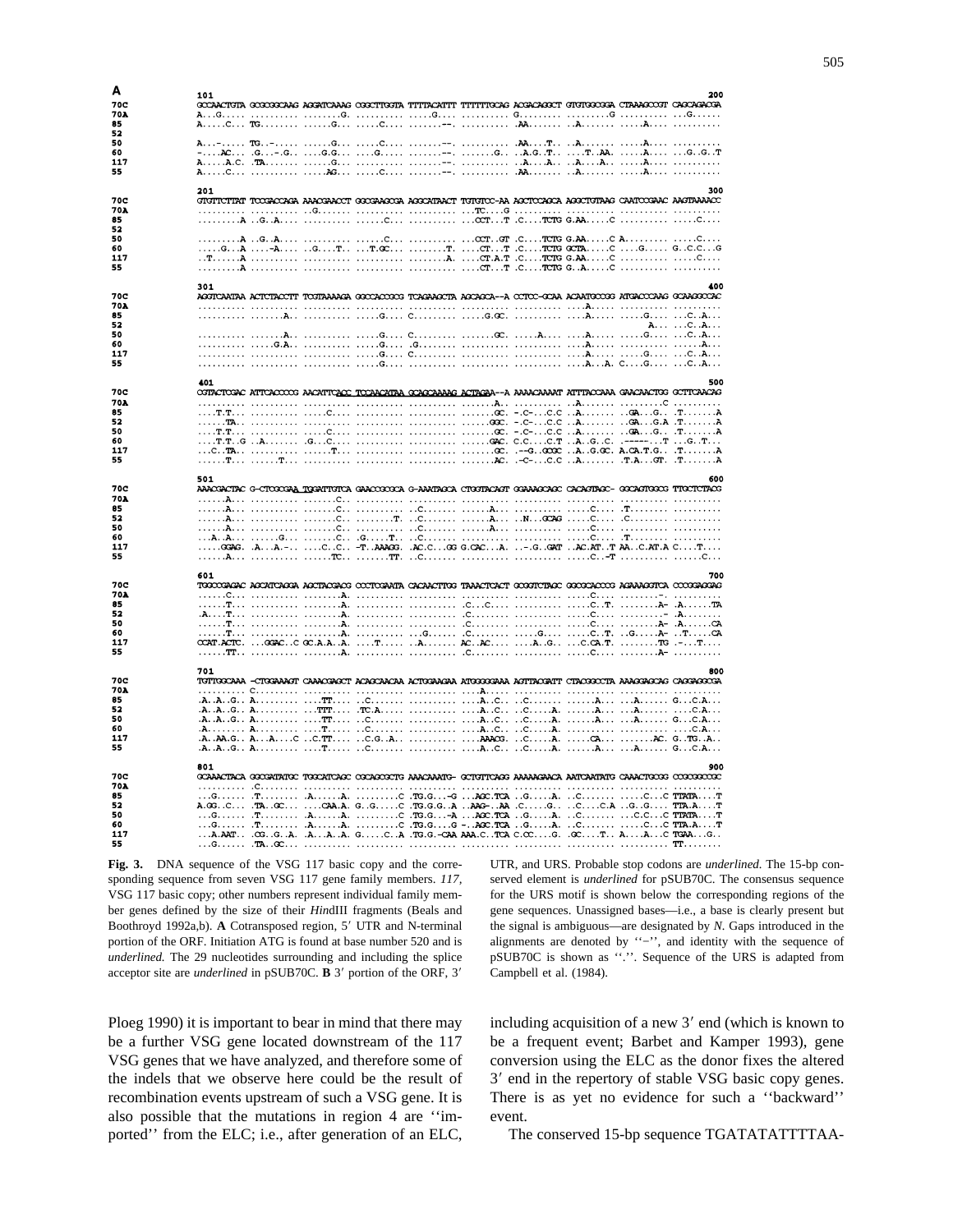| 506 |  |  |
|-----|--|--|
|     |  |  |

| B 1951<br>70C |                                                                                                                                                                  |                                |                                                                                                                                                                |  |  |  |  |      | 2100 |
|---------------|------------------------------------------------------------------------------------------------------------------------------------------------------------------|--------------------------------|----------------------------------------------------------------------------------------------------------------------------------------------------------------|--|--|--|--|------|------|
| <b>70A</b>    |                                                                                                                                                                  |                                | TROUTCOMA GOGANGGRIS TGANGANTS CGANTITOS ---GATTOCA AATGOGAGOS TGANCTTOC AAGGATCOCT GT-TTCTTGT AAMTAAGTA TTGCCTCCAA ---T--CTGC TGTTGCTTTT TTTFACGTG --ATGOCATT |  |  |  |  |      |      |
| 85            |                                                                                                                                                                  |                                |                                                                                                                                                                |  |  |  |  |      |      |
| 52            |                                                                                                                                                                  |                                |                                                                                                                                                                |  |  |  |  |      |      |
| 50            |                                                                                                                                                                  |                                |                                                                                                                                                                |  |  |  |  |      |      |
| 60            |                                                                                                                                                                  |                                |                                                                                                                                                                |  |  |  |  |      |      |
| 117           |                                                                                                                                                                  |                                |                                                                                                                                                                |  |  |  |  |      |      |
| 55            |                                                                                                                                                                  |                                |                                                                                                                                                                |  |  |  |  |      |      |
|               | 2101                                                                                                                                                             |                                |                                                                                                                                                                |  |  |  |  |      |      |
| 70C           |                                                                                                                                                                  |                                | CTAA-GTTTT T--TAAATTA AGAATAATTT AA-AAATTTA CTATA-TTGG GAAATA---T CCCAACACCT COOSTTGAAA ATSTGAAAAAT ------ATAT TTCCAAAATG TTGTAAAATG TGAATAACTG CAGOCCAT-      |  |  |  |  |      | 2250 |
| 70A           |                                                                                                                                                                  |                                |                                                                                                                                                                |  |  |  |  |      |      |
| 85            |                                                                                                                                                                  |                                |                                                                                                                                                                |  |  |  |  |      |      |
| 52            |                                                                                                                                                                  |                                |                                                                                                                                                                |  |  |  |  |      |      |
| 50            |                                                                                                                                                                  |                                |                                                                                                                                                                |  |  |  |  |      |      |
| 60            |                                                                                                                                                                  |                                | . COTC-. COC .COCCT TTCC.TTCC. TG ----TT .--GTAT. AT- T.TA G GTGT TTTTCATA.A TT. T.A.A.A.T.T .GAR. T.C-. ATG.G                                                 |  |  |  |  |      |      |
| 117           |                                                                                                                                                                  |                                |                                                                                                                                                                |  |  |  |  |      |      |
| 55            |                                                                                                                                                                  |                                |                                                                                                                                                                |  |  |  |  |      |      |
|               | 2251                                                                                                                                                             |                                |                                                                                                                                                                |  |  |  |  |      |      |
| 70C           | GOT-TAAAG TAACAGOTG ATATTGTA-T AAAAANGAG CGCTATTCTA A--TAGTCTC CTAATTGGT TTCTTTTCCC CATTATGTGT GTATTAATTG GCGTTATAAT GGTAATGATA ATAATGTTAA TGATAATAGG TGGGTGTTGT |                                |                                                                                                                                                                |  |  |  |  |      |      |
| 70A           |                                                                                                                                                                  |                                |                                                                                                                                                                |  |  |  |  |      |      |
| 85            |                                                                                                                                                                  |                                | AG. .CTA-TC. GSTC T ATA .TTTCA TGGA.CAG A.A-TA T.A-A G-A .T.A-- CTT-- -AA --- A.AC.A.                                                                          |  |  |  |  |      |      |
| 52<br>50      |                                                                                                                                                                  |                                | AG. .GT.TTC. GGT. T ATAC.TT                                                                                                                                    |  |  |  |  |      |      |
| 60            |                                                                                                                                                                  |                                | TCAA-. .TT.-T---- --GT. T ATA .TTTCA TGGA.CAG C.A.A-TA T.A-.-A .C.G-A .T.A-- CIT-- -AA --- A.AC.A.                                                             |  |  |  |  |      |      |
| 117           |                                                                                                                                                                  |                                | AGT .GTA-T.TA CGGT. T ATA TTTCA TGGA.CAG A.A-TA T.A--A GA TTAA-- -CTT C---- AG A.A.C.C.A.                                                                      |  |  |  |  |      |      |
| 55            |                                                                                                                                                                  |                                |                                                                                                                                                                |  |  |  |  |      |      |
| URS           |                                                                                                                                                                  |                                |                                                                                                                                                                |  |  |  |  |      |      |
|               |                                                                                                                                                                  |                                |                                                                                                                                                                |  |  |  |  |      |      |
|               |                                                                                                                                                                  |                                |                                                                                                                                                                |  |  |  |  |      |      |
|               | 2401                                                                                                                                                             |                                |                                                                                                                                                                |  |  |  |  |      | 2550 |
| 70C<br>70A    |                                                                                                                                                                  |                                |                                                                                                                                                                |  |  |  |  |      |      |
| 85            |                                                                                                                                                                  |                                |                                                                                                                                                                |  |  |  |  |      |      |
| 52            |                                                                                                                                                                  |                                |                                                                                                                                                                |  |  |  |  |      |      |
| 50            |                                                                                                                                                                  | $\ldots$ TA.CAC $\ldots$ .G.TC |                                                                                                                                                                |  |  |  |  |      |      |
| 60            |                                                                                                                                                                  |                                |                                                                                                                                                                |  |  |  |  |      |      |
| 117           |                                                                                                                                                                  |                                |                                                                                                                                                                |  |  |  |  |      |      |
| 55            |                                                                                                                                                                  |                                | R.AC. G.TC AG. POSSECO ATAMPAR ARATANT GATAMPAR GRAPHOTER TANDERAR TANCORAL G.R.T.G. OCO. G.GGTG                                                               |  |  |  |  |      |      |
| URS           |                                                                                                                                                                  |                                |                                                                                                                                                                |  |  |  |  |      |      |
|               | 2551                                                                                                                                                             |                                |                                                                                                                                                                |  |  |  |  |      | 2700 |
| 70C           | CAACAAAAG AGTTTIGIGG AGGTAAGTAT GTAGATAGA CAGTGAGTGA GTOGGAGATT TGAATATAGG CAATTIGGA AAAAATAT ACAACCIATG ACAAAGATGA AATTIGTGAA GG-CAATGAG TCGATTATGC             |                                |                                                                                                                                                                |  |  |  |  |      |      |
| 70A<br>85     |                                                                                                                                                                  |                                |                                                                                                                                                                |  |  |  |  |      |      |
| 52            |                                                                                                                                                                  |                                | AC.ATTCCG. .AA.G.AATT .AA.T.TGTG AATG.CGG A.TGAA.G AATAA.A.GA AT.TTAT AAGAAAAT TCAGG.AA TTGCAG-TTCC.C T-.CGA.C-AAATG- C-.A.CAACT ATCG.AA.                      |  |  |  |  |      |      |
| 50            |                                                                                                                                                                  |                                |                                                                                                                                                                |  |  |  |  |      |      |
| 60            | TT.ACT ACGAG.GT. .AA.GGC AATT.AGTG. AGA. AA.AAGATGA GCGAT TAGGA.A. .AAG.CA. .CG.G.AA CGGA.A.GGA .T.TGTG.AG TT.CAA---G AC.AGTGA .GATG.TATG                        |                                |                                                                                                                                                                |  |  |  |  |      |      |
| 117           | AC.ATTCCG. .AA.G.AATT .AA.T.TCTG AATG.CGG A.TGAGTA.G AATAA.A.GA AT.TTAT TAAAACTT C-G.AA TTGCAG- TTGC.C TTCGC. GGAAATG- CA.A.CAACT ATCG.AA.                       |                                |                                                                                                                                                                |  |  |  |  |      |      |
| 55            |                                                                                                                                                                  |                                | TTAC.A TTC.GGAART GTART--- ---------- --------- ---AA.A.GA AT.TTAT AAGAAAT TCAGAA.A TTGCAG-TTGC.C T-.CGC. G-AARTGA-- AC.A.CAACT ATCG.AA.                       |  |  |  |  |      |      |
|               | 2701                                                                                                                                                             |                                |                                                                                                                                                                |  |  |  |  | 2820 |      |
| 70C           | AAGAATAGTG GATTTCATTT AACATTGTAA ATAAGAAGAA -ATTGA-AGA AGCAG-T-AG C-C-TT--T- TA-CTGAAGT GA-AAGTAGA TAGCA-CAAA TGA---AAAT -C-CT-ATAG                              |                                |                                                                                                                                                                |  |  |  |  |      |      |
| 70A           |                                                                                                                                                                  |                                |                                                                                                                                                                |  |  |  |  |      |      |
| 85            |                                                                                                                                                                  |                                | --C.G-TAT .GAGGGCAAG .T.--GOOGGGA.-G.-C ACAGC.C.-. C.G.-CGG .TGA.-GT.T C-.TG-T-CA -CGTTTC. C-AGCGA-T. CC--T-OG A-AGAC-T                                        |  |  |  |  |      |      |
| 52            |                                                                                                                                                                  |                                |                                                                                                                                                                |  |  |  |  |      |      |
| 50<br>60      |                                                                                                                                                                  |                                |                                                                                                                                                                |  |  |  |  |      |      |
| 117           | --C.GGTAT .GAGGGCACG .T.CGGTCGG GA.GG.-C ACAGC.C.-. C.GG-CGG .TGA.-GT.T C-TTG-T-CA -CG.TT.TC. C.AACGA-T. CCC-T-CG AGA.AAT.-.                                     |                                | TGTCG.GCAC A.AAGA.AG. G.T.GA.-G. GAC.ATGG A.GAC GTAG.A.A .AAGOOCAAT G.TGCACCTA A.CCTAATAT CGAA.AGC.T AAGTGGA AGGTGTGA                                          |  |  |  |  |      |      |

**Fig. 3.** Continued.

CAC, reported as present in the  $3'$  UTR of most expressed VSG genes (Borst and Cross 1982), occurs, with minor variations, in six of the 117 genes analyzed. Beginning at nucleotide 2150 this motif is conserved with one (basic copy, pSUB70A, pSUB55, and pSUB52), two (pSUB60), or three (pSUB85) changes. However, in pSUB70C and pSUB50 the motif is degenerate, with five and seven changes, respectively. As the role that the 15-bp sequence plays in VSG expression or recombination is not known, it is not possible to draw any conclusions from this observation. It is curious that the 15-bp motifs are highly divergent between pSUB70A and pSUB70C in an otherwise highly homologous stretch of nucleotides between these two genes.

Region 5, downstream of nucleotide 2250, contains sequence matching almost perfectly the consensus 76-bp upstream repeat sequences (URS) that have previously been seen in small numbers upstream of chromosomeinternal VSG genes (Fig. 1) and in massive numbers upstream of VSG genes located in the telomeric ES (Campbell et al. 1984; Van der Ploeg 1990; Cross 1990a). One family member gene, pSUB55, contains two copies of the motif, whereas the other genes have a single copy. The second copy of the motif is present in pSUB55 as an insertion relative to the alignment with the other sequences, beginning at nucleotide 2431. This insertion sequence corresponds exactly to a single copy of the URS motif, beginning with a CAG nucleotide triplet. Most changes from the URS consensus are transitions. pSUB55 also has a 26-bp deletion downstream of the two URS motifs at nucleotide 2577. Homology between pSUB70A and pSUB70C with the rest of the genes decreases substantially after the insertion in pSUB55, but significant homology is retained between pSUB55, pSUB60, pSUB85, and the basic copy.

The function of these sequences close to the  $3'$  end of the VSG ORF is unknown, but the repeats upstream of the 117 BC ORF (at least) are involved in the recombination event into the ES (Campbell et al. 1984). It has also been suggested that the URS sequence can adopt a non-B-type helix—specifically, Z- and/or D-helix (Campbell et al. 1984). The junction of a left- and righthanded helix will result in the formation of a bulge, which would clearly have the potential to be recombinogenic.

Whether serving as the upstream or downstream recombination site the close proximity of the URS to the putative recombination junction may indicate a role as a recognition site for the recombination machinery, either acting as an entry point for an invading strand or providing a site that signals the downstream boundary of the recombinogenic region, i.e., preventing strand exchange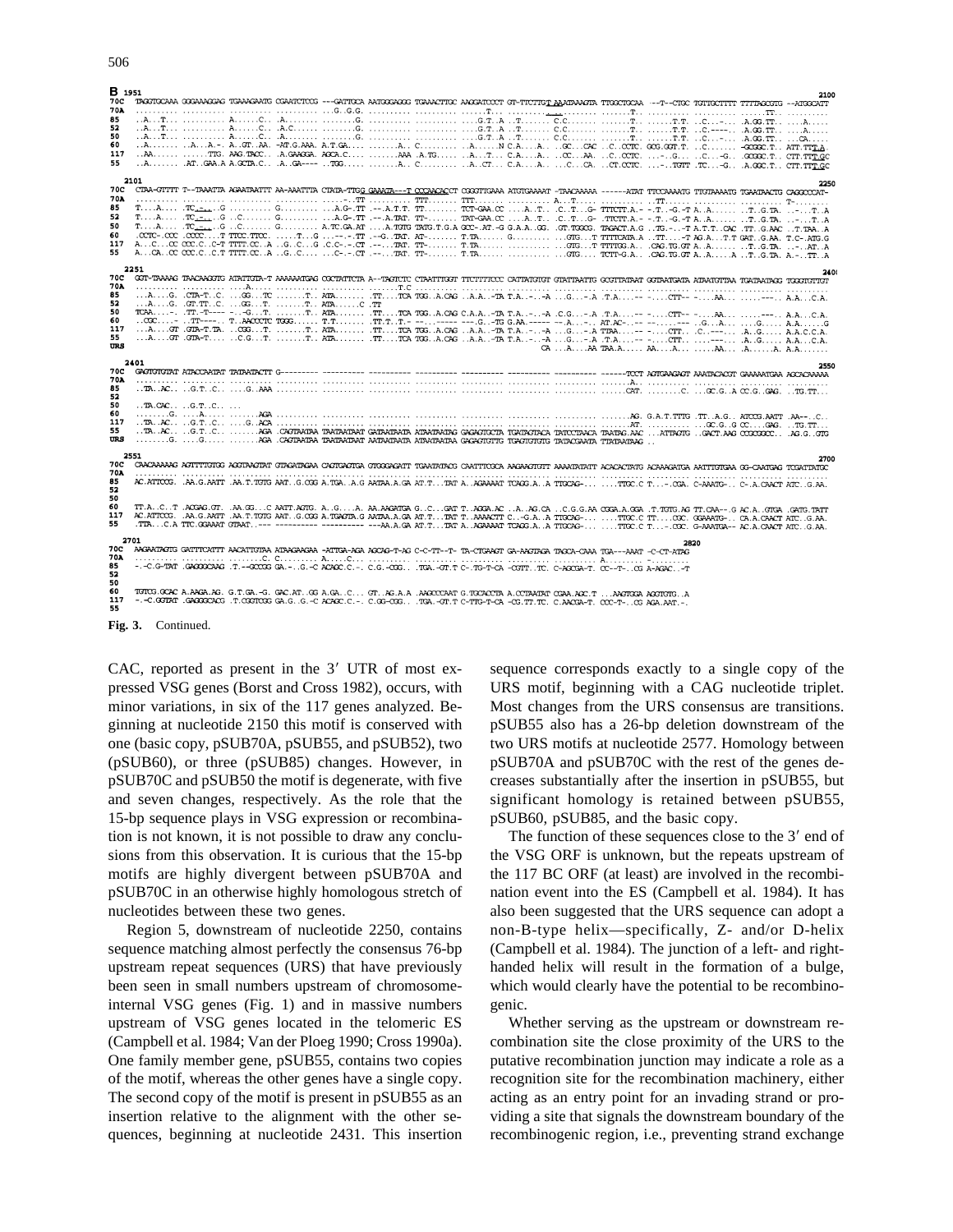| 85 ТІСТІСАССПАСААТІТІТІСАСТАААСАААААСПАССАААССІСАТСАСААПАААААСАААСТІССТІСТІСТСІРАТІТІТАССААССАТІССІСТІСАССІССАСТСАСТ    |
|-------------------------------------------------------------------------------------------------------------------------|
| 85 TCTCTAAATAAGOOODAAGAATCAGOOGTGGAAAAGACDAGTAATTCGTGTTTAGGTTCGGOOFTTACACTACAGGGGGGAAAGAAGAAGGGGCTATTAAAAGACTG          |
| 85 ТОСТСАТТТАСТСТТАТА ААТТСАТТСАААС АААТАССААС АСТТААСАСТАСАААСАСАС АААСАСААСТСТТСАТТААТСАССАТСААССАТСААССТСТАСАС       |
| 85 TAGCCAATAACCCTTTTCATTGTGAGCTCAGCT-GTCCATGCACAAAAAGGTGTCAAACACA-ACGCATGCGCCAACGAAT-GCCAGTGCAAGGCACGTCTTCAGACTCGGCTACA |
| 85 GCACTATAGAGACATGGTTCCACGAGGCCAGCAACGC                                                                                |

60 .............G.....C.-................G... 

**Fig. 4.** High degree of homology upstream of the VSG open reading frame in region 6. Sequence data were obtained using an oligonucleotide primer previously determined by sequencing the upstream region of the insert in pSUB85 from the vector. Sequence information could

from taking place further downstream. Our demonstration that the 117 BC gene is in fact flanked by 76-bp motifs is highly suggestive that these sequences delineate a ''mobilization'' boundary, i.e., provide entry and exit sites for the recombination machinery on either side of the VSG coding region.

We also obtained sequence data from ∼3 kbp upstream of region 1 for pSUB85, 60, and 55 (region 6). These sequences (Fig. 4) have a remarkably high degree of similarity even at this distance from the VSG ORF. Whether this similarity extends to all the family members could not be tested because the other pSUB series plasmids do not extend far enough upstream. These results are particularly significant because preliminary results indicate the presence of degenerate URS sequences ∼1 kbp upstream of the VSG ORF in pSUB85, pSUB70C, and pSUB65 in a position analogous to where they are found in the 117BC gene (data not shown but see Fig. 1 for position). Although these URS elements were technically difficult to sequence, it was clear that they were much more divergent from each other than the corresponding sequences in region 6, again suggesting that the URS may be involved in local sequence variation similar to that seen in regions 4 and 5.

Taken together, analysis of the regions flanking the VSG ORF indicates the presence of URS sequences, both upstream and downstream  $(5'$  to region 1 and in region 5), which are close to or include regions of high sequence diversity, while beyond this, similarity becomes greater (region  $6$  and the  $3'$  end of region  $5$ ). Clearly a role for the URS in the mobilization of VSG sequences is suggested by this, but the precise mechanism remains unknown.

## *Analysis of the Protein Coding Sequences*

Following translation of the nucleotide sequences, the predicted amino acid sequences were aligned using Pileup (Fig. 5). The translation alignment shows the 117 basic copy to be more distantly related to the family members than the family members are to each other. This is exemplified both by the primary structure of the signal sequences, where the basic copy sequence is clearly very different from that of the family members (Fig. 5), and also from the phylogenetic analysis, which places the basic copy as an outlying molecular taxon (see below). In fact, the signal sequence is the most divergent region between the basic copy and the family member consensus. The positions of cysteines known to disulfide bond in VSG117 (Allen and Gurnett 1983) are highly conserved among the entire group (indicated by dots in Fig. 5), as reported previously for VSGs (discussed in Blum et al. 1993), consistent with all of the expressed proteins having similar secondary structures.

not be obtained from the remaining pSUB series plasmids because the inserts do not extend out to this region. Periods indicate identity to pSUB85 and ''−'' indicates a gap introduced in the alignment.

Each of the sequences encodes at least one potential N-glycosylation site. Except for pSUB70C all of the family members conserve the site at codon 453 of the basic copy. pSUB52 encodes one additional site at codon 136, and pSUB55 two new sites at codons 238 and 423. Both pSUB70A and pSUB70C encode two sites at 366 and 388. The possible contribution of an N-glycan to the antigenicity of the VSG is not known, although VSG 117 is known to use the site at codon 453 (Holder 1985).

We confirmed the presence of a TAA stop codon at amino acid 44 in pSUB70A (Beals and Boothroyd 1992b) and found the same feature in the closely related pSUB70C gene, presumably resulting from a single base change from the TCA serine codon in all of the other family members. We also observed that the reading frames of pSUB70A and pSUB70C are closed by  $a +1$ frame-shift at codon 414 (data not shown). In order to allow comparison of the coding potential of the 70A and 70C genes we have artificially frame-shifted the nucleotide sequence by removing this adenine nucleotide for the translations shown in Fig. 5. Again, because regions of VSG genes can frequently be recombined in a segmental fashion, stop codons or frame-shifts do not preclude full functionality of the adjacent sequence. A re-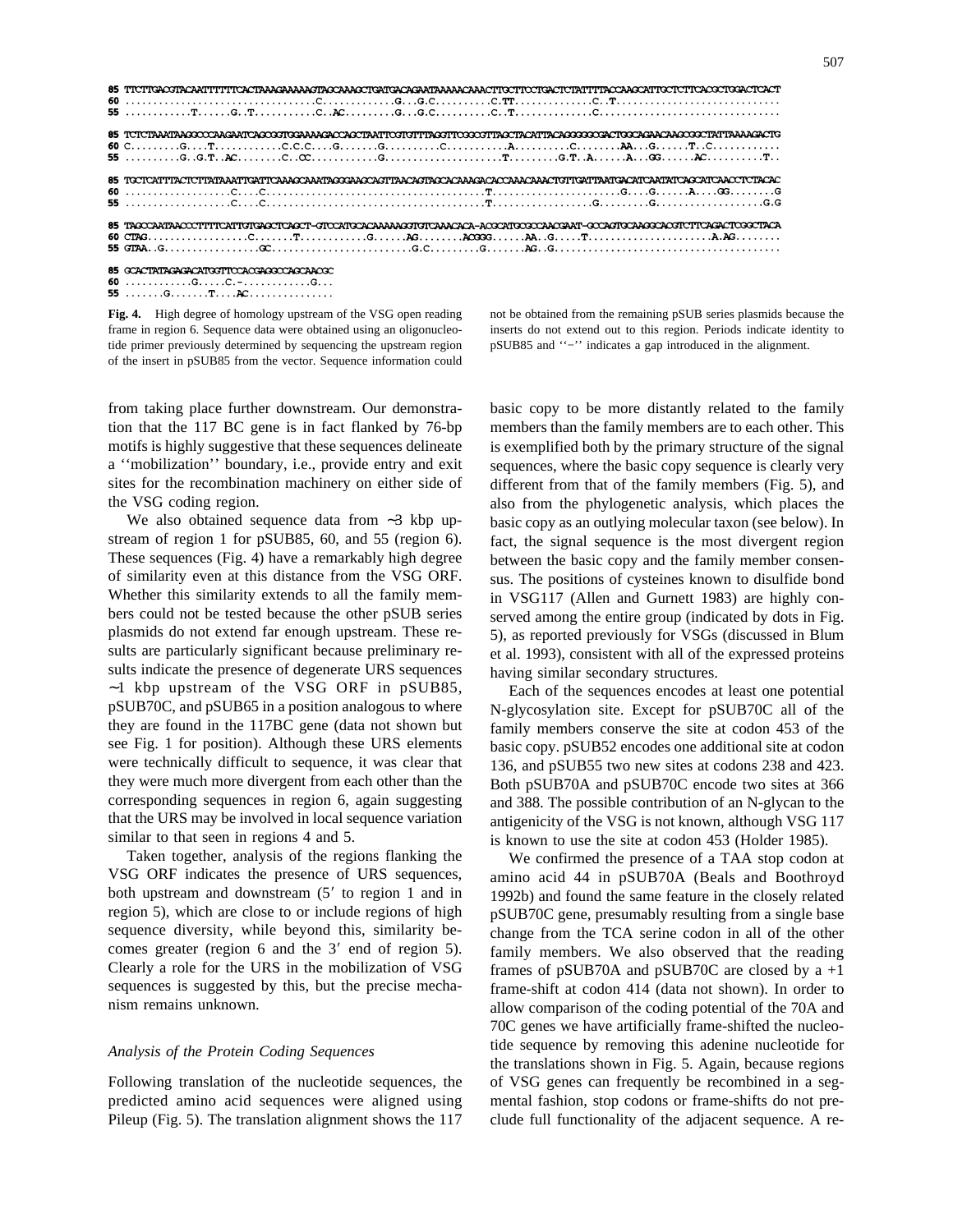| 70C<br>70a<br>50<br>85<br>52<br>60<br>55<br>117bc | -1<br>1<br>1<br>1<br>п.<br>-1                        | MDCONRAEITALVOWKAA TVAAVALLYVALTASGSYLDALEYTTWZTRČGLA<br>MDCONRAA IALVOWKAA TVAAVALLYVALTASGSYLALEYTTWZTRČGLA<br>MDCONRAA IALVKWKAA TAARVALLYVAVTASGSYLALEYTTWSTRCGLA<br>MDCONRAA IALVKWKAATAARVALLYVAVTASGSYLALEYTTWSTRCGLA<br>MDCONRRAA              | 50<br>50<br>50<br>50<br>50<br>50<br>50<br>50                |
|---------------------------------------------------|------------------------------------------------------|--------------------------------------------------------------------------------------------------------------------------------------------------------------------------------------------------------------------------------------------------------|-------------------------------------------------------------|
| 70C                                               | 51                                                   | AHPREVITRRSVOKLESOTSYSMELEEMGEKLRIFYGLKIGAAGGEGTTIGDML<br>A TPREVITRRSVOKLESOTSYSMELEEMEEKLRIFYGLKIGAAGGEGTTIGDML<br>A TPREVIHGGLILAKLESOHSYRNELEEMEAKLRIFYGLKIRAGGDEGTTVDML<br>A TLRKVIHGGLILAKLESOHSYRNKLEEMEAKLRIFYGLKIRAGGDEGTTVDML                | 100                                                         |
| 70a                                               | 51                                                   |                                                                                                                                                                                                                                                        | 100                                                         |
| 50                                                | 51                                                   |                                                                                                                                                                                                                                                        | 100                                                         |
| 85                                                | 51                                                   |                                                                                                                                                                                                                                                        | 100                                                         |
| 52                                                | 51                                                   |                                                                                                                                                                                                                                                        | 100                                                         |
| 60                                                | 51                                                   |                                                                                                                                                                                                                                                        | 100                                                         |
| 55                                                | 51                                                   |                                                                                                                                                                                                                                                        | 100                                                         |
| 117bc                                             | 51                                                   |                                                                                                                                                                                                                                                        | 100                                                         |
| 70C                                               | 101                                                  | A SAAA LK OMAL QEKEQIJNMOTAA AANAG FASEGA AVITKSYLMTIGSLEFTNA<br>A SAAA LK OMAL SLKEEQIJNMOTAA AANAG FASEGA AVITKSYLMTIGSLEFTNA<br>A STAAL MRIJASLKEEQIJNMOTAALIAVGFASEGA AANAJ SSYLMTIGSLEFTNAT<br>A STAAL MRIVSKONKEEQITNMOTAALIAVGFA                | 150                                                         |
| 70a                                               | 101                                                  |                                                                                                                                                                                                                                                        | 150                                                         |
| 50                                                | 101                                                  |                                                                                                                                                                                                                                                        | 150                                                         |
| 85                                                | 101                                                  |                                                                                                                                                                                                                                                        | 150                                                         |
| 52                                                | 101                                                  |                                                                                                                                                                                                                                                        | 150                                                         |
| 60                                                | 101                                                  |                                                                                                                                                                                                                                                        | 150                                                         |
| 55                                                | 101                                                  |                                                                                                                                                                                                                                                        | 150                                                         |
| 117bc                                             | 101                                                  |                                                                                                                                                                                                                                                        | 150                                                         |
| 70C                                               | 151                                                  | OKY CL SIGTA KITGN GKIS KILSIAA GCRHGK TITD YIS TIGA GPIT A QEVIG T DIG F TK TIGA GY CL SIGTA KITGN GKIS KILSIAA GCRHGK TTID YIS TIGA GPIT POE VIG TO GF TK THREE WAS GETTA A GCRHGK TTID YIS TIGA GPIT POE VID AS GF TK I<br>OT                       | 200                                                         |
| 70a                                               | 151                                                  |                                                                                                                                                                                                                                                        | 200                                                         |
| 50                                                | 151                                                  |                                                                                                                                                                                                                                                        | 200                                                         |
| 85                                                | 151                                                  |                                                                                                                                                                                                                                                        | 200                                                         |
| 52                                                | 151                                                  |                                                                                                                                                                                                                                                        | 200                                                         |
| 60                                                | 151                                                  |                                                                                                                                                                                                                                                        | 200                                                         |
| 55                                                | 151                                                  |                                                                                                                                                                                                                                                        | 200                                                         |
| 117bc                                             | 151                                                  |                                                                                                                                                                                                                                                        | 200                                                         |
| 70C                                               | 201                                                  | TGKNGA ASSGEASK ÖCLEVHOAMTOSAGGIYITISAIISMPS FIRY GMLKV K D<br>TGKNGA ASSGEASK ÖCLEVHOAMTOSAGGIYITISAIISMPS FIRY GMLKV K D<br>TGKTGA AN TGETISK C GLETHOGNPESAAG IFI TAASSK PS FGY GMLKV K TISA<br>TGKTGA AN TGETISK C GLETHOGNPESAAG I                | 250                                                         |
| 70a                                               | 201                                                  |                                                                                                                                                                                                                                                        | 250                                                         |
| 50                                                | 201                                                  |                                                                                                                                                                                                                                                        | 250                                                         |
| 85                                                | 201                                                  |                                                                                                                                                                                                                                                        | 250                                                         |
| 52                                                | 201                                                  |                                                                                                                                                                                                                                                        | 250                                                         |
| 60                                                | 201                                                  |                                                                                                                                                                                                                                                        | 250                                                         |
| 55                                                | 201                                                  |                                                                                                                                                                                                                                                        | 250                                                         |
| 117bc                                             | 201                                                  |                                                                                                                                                                                                                                                        | 250                                                         |
| 70C                                               | 251                                                  | T DIKIT TGLK LSD I KGKIA GDD DIG RIFWS SCION VINIA A QD MEIAK E T VIK VIY PIT LL<br>GID Q TIA A QK LSD I KGKIA GDD DIG RIFWS SCION VINIA A QD MEIAK E T VIK VIY PIT LL<br>GID Q TIA A QK LSD I KGKITE DD D Q TIFWS SC HA A V KAGRID                    | 300                                                         |
| 70a                                               | 251                                                  |                                                                                                                                                                                                                                                        | 300                                                         |
| 50                                                | 251                                                  |                                                                                                                                                                                                                                                        | 300                                                         |
| 85                                                | 251                                                  |                                                                                                                                                                                                                                                        | 300                                                         |
| 52                                                | 251                                                  |                                                                                                                                                                                                                                                        | 300                                                         |
| 60                                                | 251                                                  |                                                                                                                                                                                                                                                        | 300                                                         |
| 55                                                | 251                                                  |                                                                                                                                                                                                                                                        | 300                                                         |
| 117bc                                             | 251                                                  |                                                                                                                                                                                                                                                        | 300                                                         |
| 70C                                               | 301                                                  | A FILY AS PEMOXPILK LEVA A TIQQK GLIE E V TIV NILA - OK K TYCIGA GINSK LIKIP LITY AS PEMOXPILK LEVA A TIQQK GLIE E V TIV NILA - OK K TYCIGA GINSK LIKIP LITY A LATING A STEMOVILL K LEA A A SIEDA KOPEE V TILA LA SA KRITY FG                          | 349                                                         |
| 70a                                               | 301                                                  |                                                                                                                                                                                                                                                        | 349                                                         |
| 50                                                | 301                                                  |                                                                                                                                                                                                                                                        | 350                                                         |
| 85                                                | 301                                                  |                                                                                                                                                                                                                                                        | 350                                                         |
| 52                                                | 301                                                  |                                                                                                                                                                                                                                                        | 350                                                         |
| 60                                                | 301                                                  |                                                                                                                                                                                                                                                        | 350                                                         |
| 55                                                | 301                                                  |                                                                                                                                                                                                                                                        | 350                                                         |
| 117bc                                             | 301                                                  |                                                                                                                                                                                                                                                        | 350                                                         |
| 70C                                               | 350                                                  | WIKIKGENTIADO SKONGTIKE LATVADATE LHKILL SYNY TVRKEKOKKTA<br>WIKIKGENTIADO SKONGTIKE LATVADATE LHKILL SYNY TVRKEKOKKTA<br>WIKIKGENTYP LITKAKGSTKE LGTVTD T TELHK LLSYYY TVRKEKOKNTA<br>WIKIKGENTYP LITKAKGSTKE LGTVTD T TELHK LLSYYY TV                | 399                                                         |
| 70a                                               | 350                                                  |                                                                                                                                                                                                                                                        | 399                                                         |
| 50                                                | 351                                                  |                                                                                                                                                                                                                                                        | 400                                                         |
| 85                                                | 351                                                  |                                                                                                                                                                                                                                                        | 400                                                         |
| 52                                                | 351                                                  |                                                                                                                                                                                                                                                        | 400                                                         |
| 60                                                | 351                                                  |                                                                                                                                                                                                                                                        | 400                                                         |
| 55                                                | 351                                                  |                                                                                                                                                                                                                                                        | 400                                                         |
| 117bc                                             | 351                                                  |                                                                                                                                                                                                                                                        | 400                                                         |
| 70C                                               | 400                                                  | E GIT TIRIF K KE TIV YOK GK SIRE TEIVINKIL D NEIAIR C N E DK T C SWHITD V KIN EIEK NIY<br>ADOVEK LETTEL LANGK GK SIRE TELVINKIL D NEIAIK C N E DK T C SWHITD V KIN EIEK NIY<br>TE GIV EIK LETTEL AIAIGK GK SPEETE C N K TIF EIE P K                    | 449                                                         |
| 70a                                               | 400                                                  |                                                                                                                                                                                                                                                        | 449                                                         |
| 50                                                | 401                                                  |                                                                                                                                                                                                                                                        | 450                                                         |
| 85                                                | 401                                                  |                                                                                                                                                                                                                                                        | 450                                                         |
| 52                                                | 401                                                  |                                                                                                                                                                                                                                                        | 450                                                         |
| 60                                                | 401                                                  |                                                                                                                                                                                                                                                        | 450                                                         |
| 55                                                | 401                                                  |                                                                                                                                                                                                                                                        | 450                                                         |
| 117bc                                             | 401                                                  |                                                                                                                                                                                                                                                        | 450                                                         |
| 70C<br>70a<br>50<br>85<br>52<br>60<br>55<br>117bc | 450<br>450<br>451<br>451<br>451<br>451<br>451<br>451 | <u>DÇKWEĞEJ</u><br>K F N STK A K E K G V TV K MODOL - - - - T E G T T D H Č K G K G V K J E Č E IS P - D Č K W E G E T T J J K Č K<br>O F N S T K A K E K G V S V T Q T Q T V G G T E T T T D H Č K G K G E K D Č K S P - D M K W E G E T<br>O F N S T | 494<br>494<br>499<br>499<br>499<br>499<br>498<br>500        |
| 70C<br>70a<br>50<br>85<br>52<br>60<br>55<br>117bc | 495<br>495<br>500<br>500<br>500<br>500<br>499<br>501 | C K DIP CF LI<br>C K D SIC F L V T K V L A V L I FIC CF I Y G F D S TIL N F F<br>C K G S S F L V T K V L A V L I FIC CF I Y G F D S TIL N F F<br>C K G S S F L V T K V L A V L I FI - CF Y G F D S I I L N F F<br>C K D S S I L V I N K I              | 501<br>501<br>528<br>528<br>527<br>527<br>525<br>523<br>524 |

**Fig. 5.** Translation of the coding region of the DNA sequences of the 117 VSG family. Sequences are numbered from the initiation methionine, and the first amino acid of the mature protein is residue 34 by analogy to the known mature N-terminus of VSG 117. Predicted amino acids are given in the *single-letter code.* Unassigned amino acids are designated by an *X* and spaces introduced into the alignment by a ''−''.*Z* indicates in frame stop codons. Cysteines known to disulfide bond in VSG117 are indicated by a *dot* above the alignment. Identities in four or more sequences at a given position are *shaded.* Note that a frameshift in both pSUB70A and pSUB70C at position 414 is ignored (see text).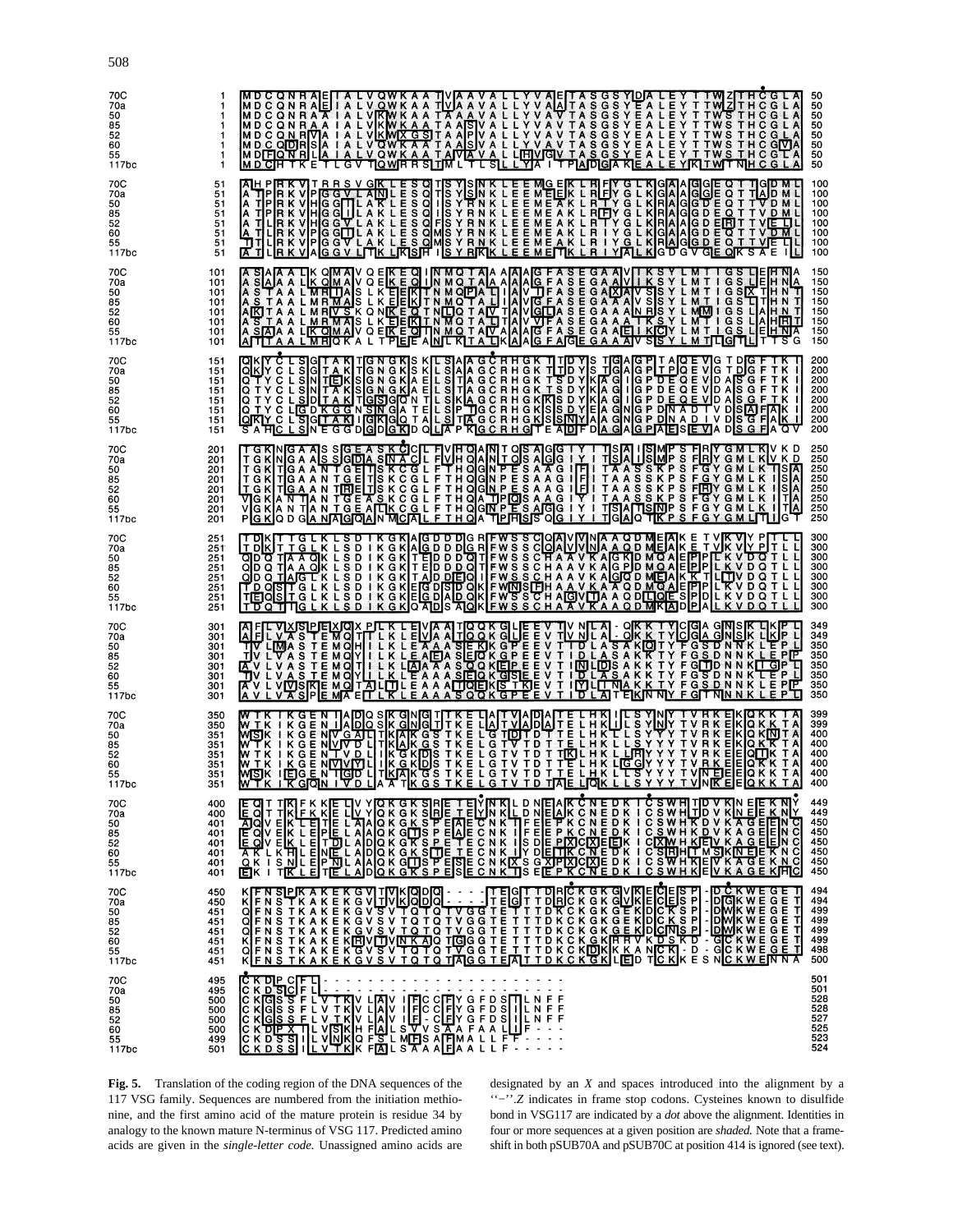

**Fig. 6.** Molecular phylogenetic reconstruction for the 117 VSG gene family. The topology was calculated using PAUP in branch and bound mode. The translated sequences of the 118 and 221 VSGs were included as an outgroup. The resulting tree was then subjected to robustness analysis by bootstrapping  $(10^3 \text{ replicates})$  and the resultant final topology is shown, together with the bootstrap values. Note that the tree places the 117 basic copy as an outlying node, with all the family members derived from a single branch. The relative positions of the nodes within the family member branch cannot be determined with confidence, and therefore PAUP shows them as radiating from a single node.

cent report documents a further example of a VSG basic copy which contains an in-frame stop codon (Aline et al. 1994).

The rationale for retention of such VSG sequences may be that the simple antigenic repertoire may be exhausted after many switches, and therefore the production of novel combinations of sequence may be a strategy to allow continued evasion of the host immune system. Such recombinations may be rare, and therefore not readily observed early on in infection, but as the immunological pressure to generate novel epitopes becomes more acute these events may show a greater probability of being represented as a surviving clone as seen among late-expressing variants (Longacre and Eisen 1986).

With the exception of pSUB70A, pSUB70C, and pSUB60 all of the sequences predict functional GPIsingle peptides, and the GPI-attachment site XaaSerSer is conserved. In the case of pSUB70A and pSUB70C, the ORF is truncated at this point, removing the hydrophobic C-terminal peptide as well as most of the hydrophilic spacer. pSUB60 has a sufficiently long C-terminal hydrophobic peptide, but the presence of an unassigned amino acid at position 504 precludes judgment of the potential functionality of this sequence. Since activation of VSG genes typically includes fusion to the existing 3' region of an ELC (Bernards et al. 1981; Thon et al. 1989, 1990), including the GPI-signal peptide region, the absence of this sequence in some of the family member genes in no way precludes their being fully functional in antigenic variation.

The 117 VSG ORFs were analyzed using PAUP

(Swafford 1993) in exhaustive mode to determine a probable evolutionary relationship between the eight genes. The sequences of the ORFs of 118 and 221 VSGs were included to provide an outgroup. The single derived tree obtained was subjected to a bootstrap branch and bound algorithm (Swafford 1993) to test the robustness of the topology, and the bootstrap result is shown (Fig. 6). The bootstrap values are very high for all of the internodes except that containing all of the family members; i.e., it is not possible to assign a relative divergence order for the pSUB70A and pSUB70C clade; the pSUB50, pSUB52, and pSUB85 clade; or pSUB60 and pSUB55. This topology shows the 117 basic copy to be an outlier compared with the remainder of the family and is consistent with a duplication of the 117 basic copy and subsequent radiation of the family members from this ancestor. It is also possible that the divergence of the basic copy from the other 117 VSG genes has been accelerated by virtue of more frequent selection for variation by exposure to the host immune system as only the 117 BC is definitively known to be expressed.

The family members include two clusters, with pSUB70A and pSUB70C present on one node, and pSUB50, pSUB52, and pSUB85 on a second. The relationships are consistent with a steady duplication and divergence of the 117 VSG genes with time following an initial duplication (see above). Interestingly, the accumulation of mutations within the ORF is biased against insertion/deletion, and nucleotide replacement is favored. The close clustering of pSUB70A and pSUB70C suggests that the duplication of these genes is a recent event. Therefore it is most probable that the acquisition of the in-frame stop codon and the frame-shift mutation predate the duplication event, while the distance of these two genes from the rest of the cluster suggests that the common ancestor of this pair has been diverging either for a long period of time or divergence has been accelerated due to the loss of function.

The aligned sequences were analyzed for regions of reduced and enhanced variability using PlotSimilarity (Fig. 7). When all of the 117 VSG gene family, including the basic copy, were considered, two strong and one weaker peak of increased diversity were detected in the region corresponding to the mature VSG. The high level of variability at the extreme C-terminus is due to truncation of the GPI-signal in pSUB70A and pSUB70C and reflects the extreme diversity seen at the nucleotide level in this region (region 4, see above). All three variable peaks were within the N-terminal domain, and had approximate maxima at amino acids 115 (peak I), 155 (peak II), and 185 (peak III). Peaks I and II encompass ∼10–15 amino acids, while peak III is broader and less pronounced.

The N-termini are the most variable among VSGs, presumably because they are the portions of the molecule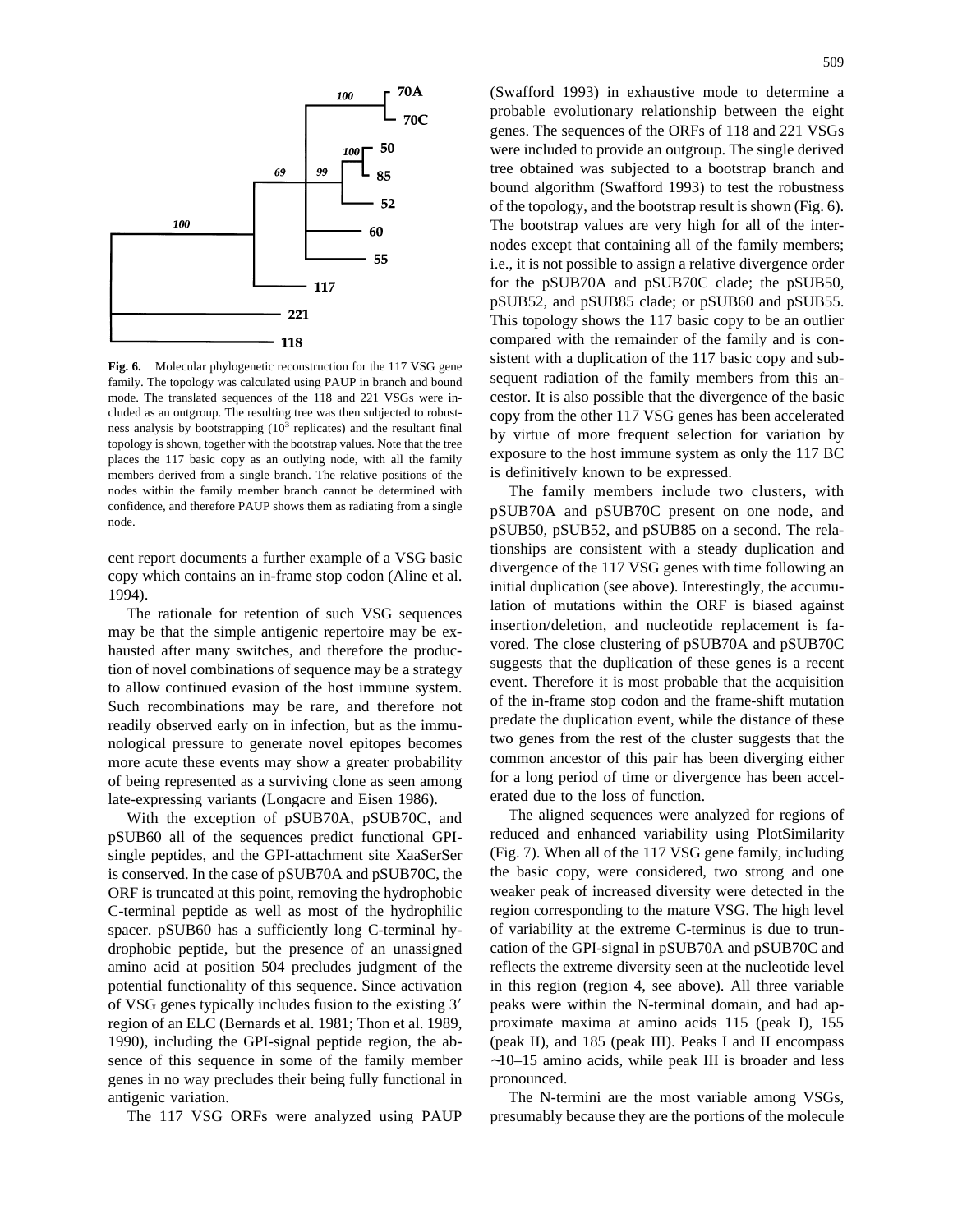

**Fig. 7.** Localization of Variability in the 117 VSG family coding sequences. Hypervariability of the translated 117 family coding sequences is seen in three discrete N-terminal regions. The sequences shown in Fig. 5 were compared using PlotSimilarity with a window of 20 residues. The three hypervariable peaks within the N-terminal domain are indicated by *I, II,* and *III.* The high variability score at the C-terminus is due to the different lengths of the GPI-signal peptides. The extent of the mature polypeptide, based on analysis of the 117 VSG protein, is indicated.

that are exposed to the host environment. However, there are considerable constraints on the amount of variability that can be tolerated, and it appears that different VSGs may adopt similar tertiary structures (Olafson et al. 1984; Blum et al. 1993). When the sequences 50, 52, and 85 alone were considered, only peaks 1 and II were detected (data not shown). These three VSGs are clustered in the PAUP analysis, i.e., are most closely related, suggesting that regions I and II are evolving the most rapidly, while variation within peak III is only observed when more distant relationships are considered, suggesting less rapid evolution.

Inspection of the sequences encoding the hypervariable peaks with the alignments presented by Blum et al. (1993), together with the two available X-ray crystal structures (Blum et al. 1993; Freymann et al. 1990), indicates that peaks II and III are positioned within the solvent accessible portion of the molecule, in the surfaceexposed loops, whereas peak I is within the long helix ''B'' that is buried within the folded VSG. The localization of variable regions II and III to surface-exposed loops is clearly consistent with the selection of new variants by virtue of their ability to evade the host immune response by presentation of novel surface epitopes. Our assumption that the 117 VSG family will adopt a similar fold to the VSGs of MITat 1.2 (VSG 221) and ILTat 1.24 is not unreasonable as all three are type-A VSGs based on sequence comparisons (as defined in Blum et al. 1993) and the latter two are no more similar to each other than either is to VSG 117.

The presence of a variable region within the conserved helix B is unexpected. It could indicate that this region is under pressure to change, perhaps because this region impacts the B-cell epitopes, as suggested by epitope mapping studies (Hsia et al. 1996) or because the helix comprises a T-cell epitope. Alternatively, it could be reflecting background variation in a region where variance is tolerated provided that it does not interfere with the  $\alpha$ -helical structure.

There are two regions of increased similarity within the C-terminus at amino acid positions 380 and 460. As the C-terminus of VSG has not been crystallized it is not possible to determine if this decrease in variability corresponds to a specific structural feature. Secondarystructure prediction algorithms did not point out any remarkable features about this region, but the possibility of selection for retention of a specific sequence may indicate some structural or functional importance in this region. For example, the minimum in variation at amino acids 450–460 corresponds to the location of a conserved glycosylation site at Asn 452/3 in all of the 117 VSG genes except pSUB70C (Fig. 5). If addition of carbohydrate at this location is functionally important the polypeptide sequence surrounding the site may also be constrained because the secondary structure of the Nglycosylation site may influence its ability to be processed (Kornfeld and Kornfeld 1985).

Our results stand in marked contrast with what has been seen for other parasite surface antigens where more clear, functional constraints are operating; for example, the gp63 gene family of Leishmania is less diverse and its variation is far more localized, probably because of the need to retain metalloprotease activity (Roberts et al. 1993). The data presented here also indicate that the total VSG repertoire is hierarchical at many levels, but most importantly in genomic context, influencing the probability and mechanism of activation, and in coding potential, affecting the amount of diversity once expressed. Finally, the information presented here gives new hints of some of the pressures (e.g., T-cell selection) and mechanics (e.g., the recombinogenic/mutagenic repeats) that may accelerate the evolution of this remarkable system for antigenic variation.

*Acknowledgments.* Our thanks are due to George Yeltzine (PAN Facility, Stanford University) for 373 DNA sequencer work; to Helen Field (Applied Biosystems Inc.) for sequence determination of the true 117 basic copy and distant upstream regions and for advice on template purification; to Adrian Lawrence, Ian Manger, and Keith Wilson (Stanford University) for overall help, especially with positioning region 6 and alignment analyses; to Thomas Beals (University of California at Los Angeles) for providing reagents and unpublished sequence data; to Richard Davis (San Francisco State University) for assistance with GeneWorks; and to Keith Wilson and Thomas Beals for comments on the manuscript.

#### **References**

- Allen G, Gurnett L (1983) Location of the six disulphide bonds in a variant surface glycoprotein (VSG117) from *Trypanosoma brucei.* Biochem J 209:481–487
- Aline RF, Myler PJ, Gobright E, Sturat KD (1994) Early expression of a *Trypanosoma brucei* VSG gene duplicated from and imcomplete basic copy. J Euk Microbiol 41:71–78